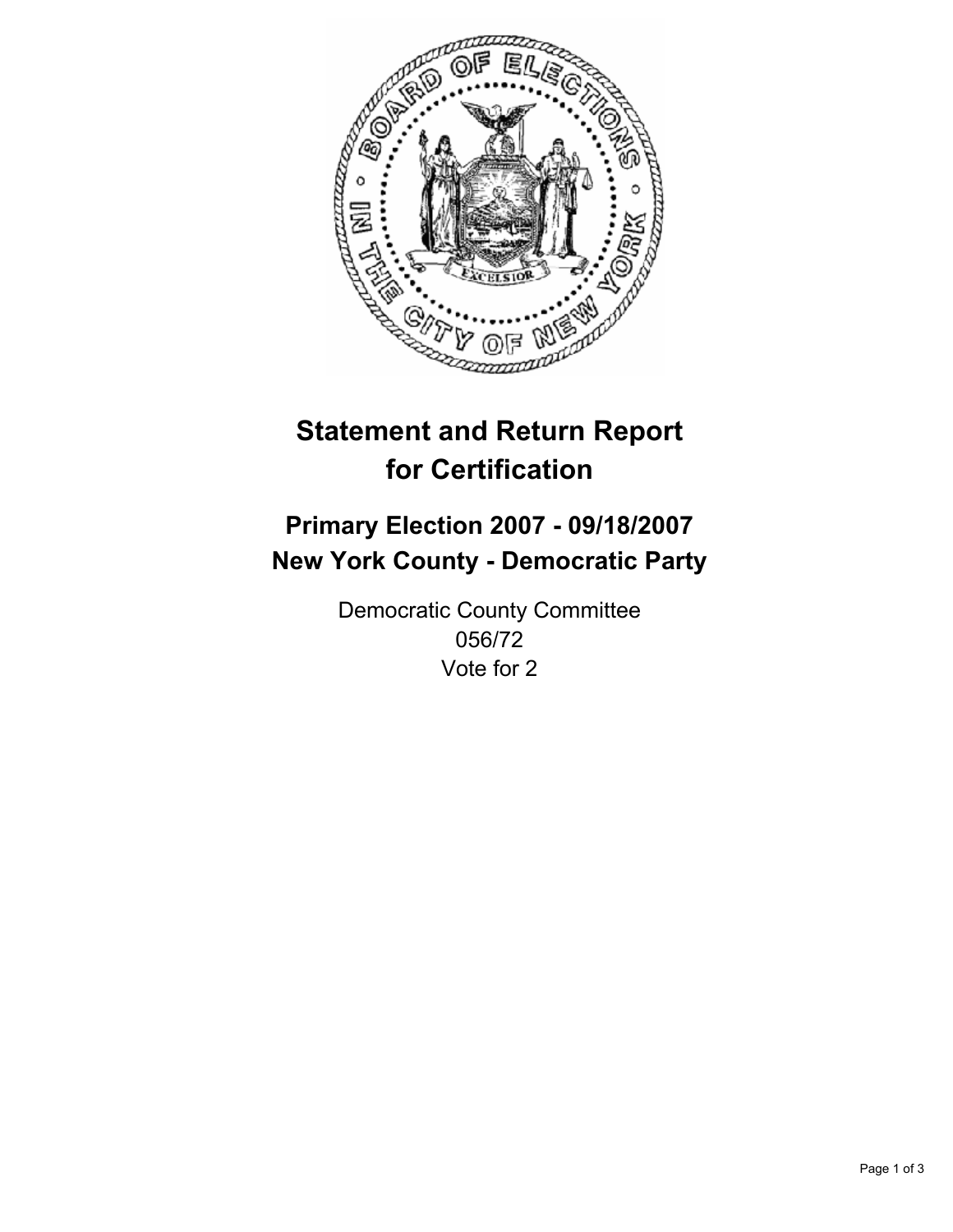

### **Assembly District 72**

| <b>Total Votes</b>     | 82 |
|------------------------|----|
| <b>MANUEL ZORRILLA</b> | 16 |
| <b>MARK COOK</b>       | 17 |
| ALBANIA LOPEZ          | 49 |
| AFFIDAVIT              |    |
| ABSENTEE/MILITARY      |    |
| <b>EMERGENCY</b>       |    |